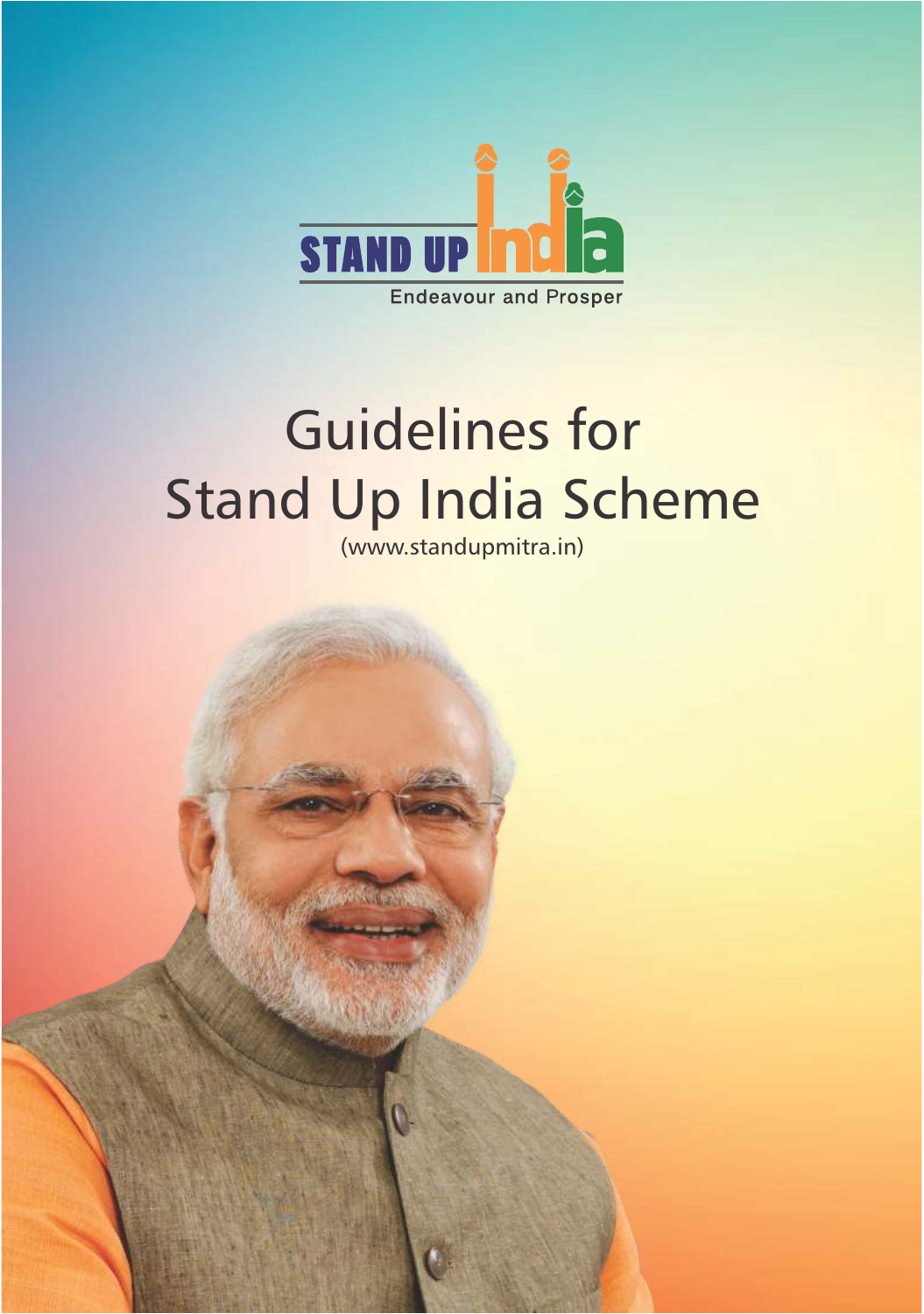

If I have the belief that I can do it, I shall surely acquire the capacity to do it, even if I may not have it in the beginning.

- Mahatma Gandhi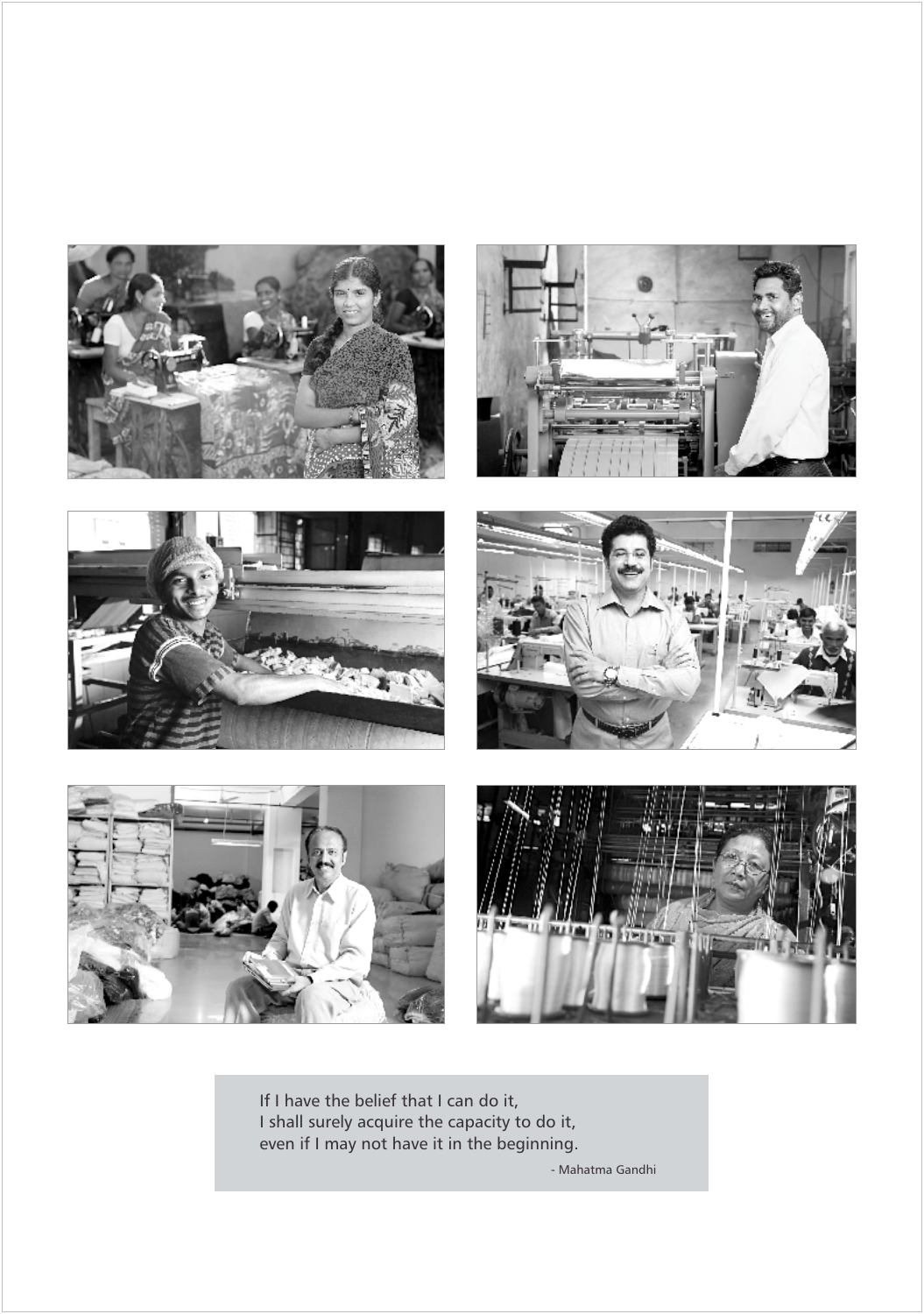# GUIDELINES FOR STAND UP INDIA SCHEME



#### INTRODUCTION

1. The objective of the Stand Up India scheme is to 5) Assistance needed for preparing a project plan to at least one Scheduled Caste (SC) or Scheduled financial). Tribe (ST) borrower and at least one woman borrower per bank branch for setting up a greenfield enterprise. This enterprise may be in manufacturing, services or the trading sector. In case of non-individual enterprises at least 51% of the shareholding and controlling stake should be held by either an SC/ST or Woman entrepreneur. facilitate bank loans between ₹10 lakh and ₹1 Crore

### THE NEED GAP

- 2. The Stand Up India scheme is based on recognition of the challenges faced by SC, ST and women entrepreneurs in setting up enterprises, obtaining loans and other support needed from time to time for succeeding in business. The scheme therefore endeavours to create an eco system which 7) Details of present bank account. facilitates and continues to provide a supportive 8) Amount of own investment into the project environment for doing business. The scheme, 9) Whether help is needed to raise margin money<br>which covers all branches of Scheduled Commercial 10) Association considered in business which covers all branches of Scheduled Commercial 10) Any previous experience in business<br>Banks, will be accessed in three potential ways: Recently assed that we want the second
	-
	- (www.standupmitra.in) or Borrower.
	- Through the Lead District Manager (LDM)
- 3. The portal will be the crucial interface layer for  $\frac{1}{2}$ . In case the borrower requires no handholding parameters/metrics of the borrower (obtained borrowers. A potential borrower will have the may be accessed at home, at Common Service

Centres (CSCs), through a bank branch (through the nodal officer for MUDRA at the branch) or through the LDM. In branches where internet access is restricted, the branch will guide the potential borrower to an internet access point.

- 4. The approach of the Stand Up India portal, for handholding is based on obtaining answers to a set of relevant questions at the initial stage. These would typically be:
	- 1) Location of the borrower
	- 2) Category SC/ ST/ Woman
	- 3) Nature of business planned
	- 4) Availability of place to operate the business.
	-
	- 6) Requirement of skills/training (technical and



- 
- 
- 
- 

Banks, will be accessed in three potential ways:<br>• Directly at the branch or exponse the provides of the portal provides in the response, the portal provides • Directly at the branch or relevant feedback and helps categorise the visitor<br>• Through Stand Up India portal and the portal as a Ready Borrower or a Trainee to the portal as a Ready Borrower or a Trainee

#### READY BORROWER

1

parameters/metrics of the borrower (obtained support, then registration on the portal as a Ready through a set of about 8-10 questions listed below) through a set of about 8-10 questions listed below) Borrower starts the process of application for the and will provide information and feedback to such loan at the selected bank. At this stage an application number will be generated and option of registering on the portal right away or<br>information about the borrower shared with the<br>information about the borrower shared with the bank concerned, the LDM (posted in each district)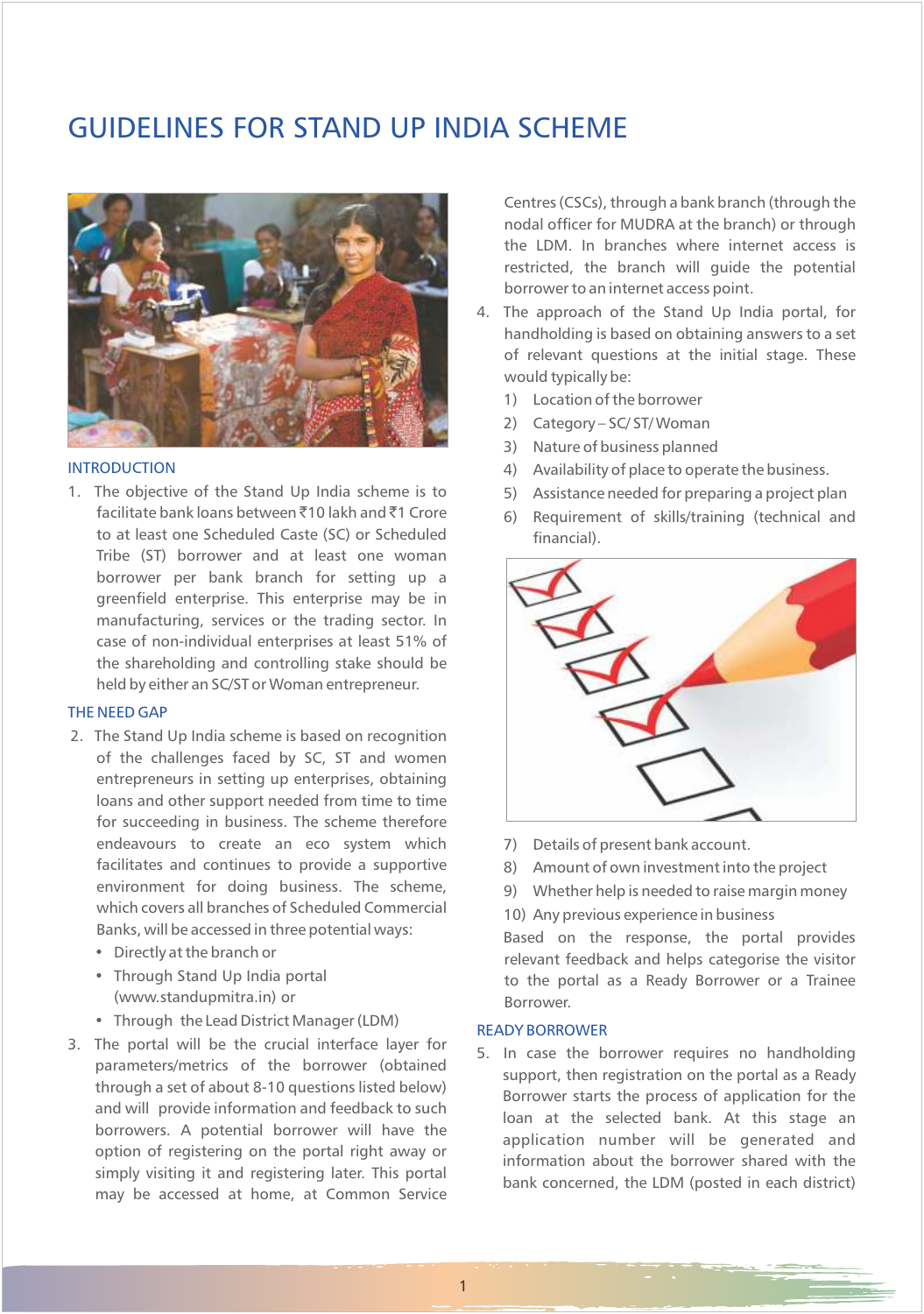and the relevant linked office of NABARD/ SIDBI. The g. For utility connections – Offices of utility providers offices of SIDBI and NABARD shall be designated h. For DPRs – Project profiles available with SIDBI/ Stand Up Connect Centres (SUCC). The loan MABARD/ DICs application will now be generated and tracked At any time, even after the loan has been<br>through the portal.

# TRAINEE BORROWER

Borrower on the portal will link the borrower to the by the officer dealing with MUDRA, as explained in



- 5.2 SIDBI (80 offices) and NABARD (419 offices) as Stand Up India Connect Centres will then arrange for  $\frac{1}{2}$  - Margin money support support for such trainee borrowers as requested in  $\begin{array}{r} \text{Margumology support} \\ - \text{Shed/workplace identification} \end{array}$ any of the following ways:<br>a Let financial training and the Financial Literacy and the material sourcing
	- a. For financial training at the Financial Literacy  $\overline{a}$ Centres (FLCs)  $-$  Bill discounting<br>For skilling and skilling contros (Nosational  $-$  E-com registration
	- b. For skilling at skilling centres ( Vocational  $\overline{a}$  = E-com registration<br>Training Centres VTPs/Other Centres OCs) Registration for taxation Training Centres - VTPs/Other Centres -OCs)
	-
	-
	- e. For margin money offices related to margin become available it shall be  $\frac{1}{2}$  money of figures  $\frac{1}{2}$  and to end solution. money support schemes e.g. State SC Finance State Khadi & Village Industries Board (KVIB),
	- f. For mentoring support from established. entrepreneurs – DICCI, Women Entrepreneur Associations, Trade bodies. Credible, well 9. The loan shall be a Composite Loan i.e. to meet
- 
- 

sanctioned, any borrower may access the services of the Stand Up Connect Centres.

- 5.1 In cases where the borrower indicates a need for 5.3 The LDM will monitor the process and work with <br>In case is a Trainee and SIDBI and NABARD for problem hand holding, then registration as a Trainee local offices of SIDBI and NABARD for problem<br>Borrower on the portal will link the borrower to the solving and easing bottlenecks. Based on the LDM of the concerned district and the relevant office energy progress being achieved in each case and prima of SIDBI/ NABARD. This process which would be facie viability, the LDM will sensitise the concerned electronic, could be done at the borrower's home by bank branch on potential cases likely to come up.<br>himself/herself or at a CSC or through a bank branch Once this is done, SIDBI/NABARD will meet himself/ herself or at a CSC or through a bank branch Once this is done, SIDBI/ NABARD will meet<br>hy the officer dealing with MUDRA as explained in concerned bank officials for further follow up. These paragraph 2. **organisations** will also work with other organisations who are stakeholders such as the Dalit Indian Chambers of Commerce and Industry (DICCI), Women Entrepreneur Associations etc.
	- 5.4 Once hand holding requirements are adequately met to the satisfaction of the LDM and the trainee borrower, then a loan application will be generated through the portal.

### STAND UP INDIA PORTAL (www.standupmitra.in)

- 6. The Stand Up India Portal is interactive. It hosts information about various entities providing hand holding support to the borrower. This includes:
	- Training : Technical or/ and Financial
	-
	-
	-
	-
	-
	-
	-
- c. For EDPs at MSME DIs/ District Industries 7. The Portal is designed to obtain application forms, Centres (DICs)/ Rural Self Employment Training gather and provide information, enable Institutes (RSETIs) The registration, provides links for handholding, assists d. For work shed – DICs<br>a For work shed – DICs<br>become available it shall be further refined into an
	- S. The Stand Up India scheme endeavours to create an Corporation, State Khadi & Village Industries Board (KVIR) eco system to make borrowers ready. This system is MSME-DIs etc.<br>
	MSME-DIs etc.<br>
	Fraction of the contract of the stand up to the stand Up Borrowers but will be extended in due course to other schemes.

### NATURE OF LOAN

established NGOs can also be used for requirements of assets such as plant and machinery extending hand holding support. **and working capital.** It is expected to cover 75 % of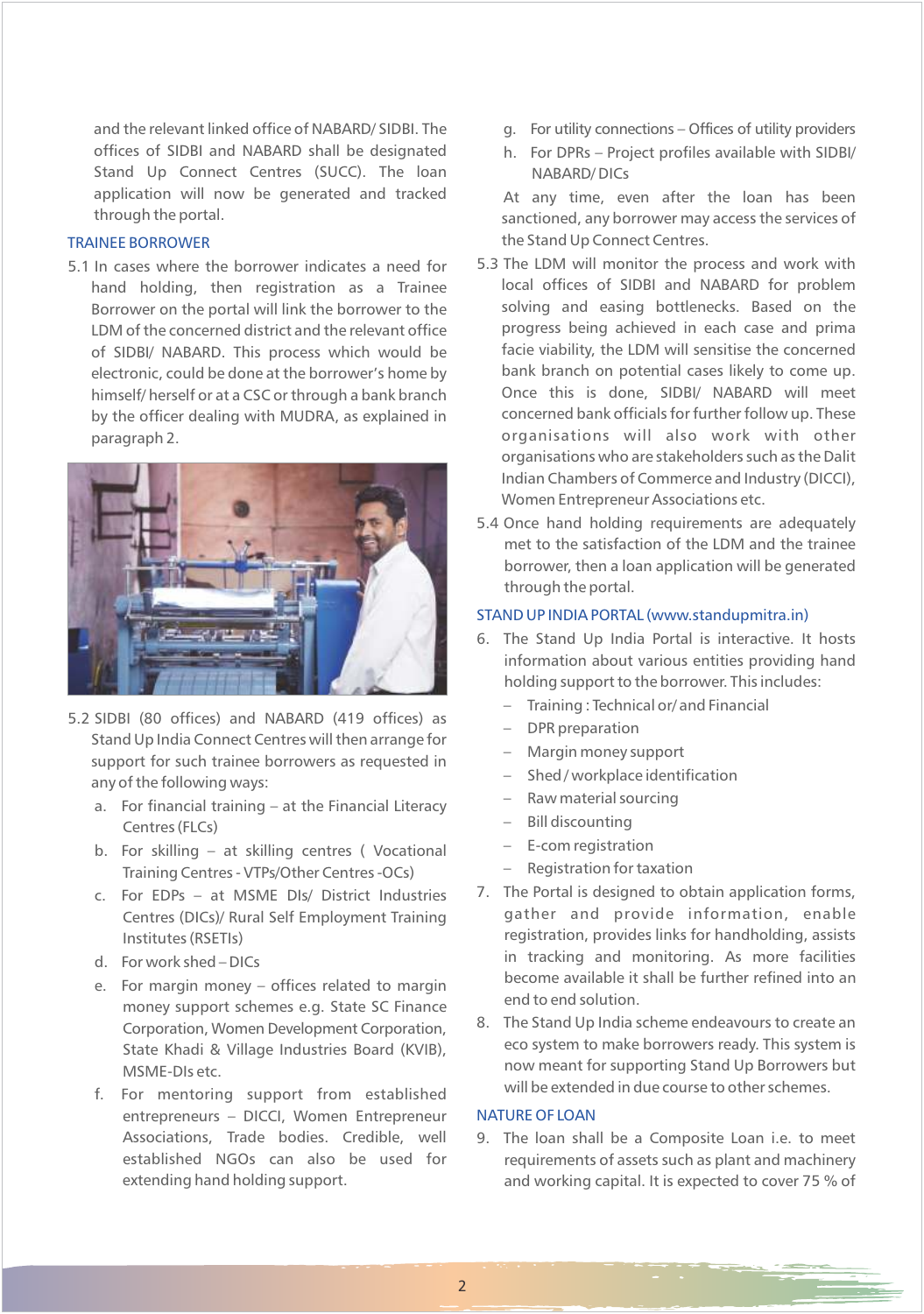applicable rate of the bank for that category (rating) available. not to exceed (base rate (MCLR) +  $3\%$  + tenor premium). It shall be repayable in up to 7 years with 12. The District Level Consultative Committee (DLCC) a moratorium of up to 18 months. A Rupay card will be issued to enable operation of the working capital apply if the borrowers contribution along with meetings. convergence support from any other scheme exceeds 25% of the project cost)



# CREDIT GUARANTEE/ COLLATERAL

Credit Guarantee Scheme Stand Up India (CGSSI) Company (NCGTC). The concerned.

### MARGIN MONEY

11. The Scheme envisages 25% margin money which can be provided in convergence with eligible Central / State schemes. While such schemes can be drawn upon for availing admissible subsidies or for Stand Up Connect Centres (SIDBI/ NABARD): meeting margin money requirements, in all cases, the borrower shall be required to bring in minimum  $\quad\quad$  To operate and maintain the Stand Up India web portal of 10% of the project cost as own contribution. To  $\Rightarrow$  Arrange for hand holding support for Trainee illustrate, if a State scheme supports a borrower<br>with 20% of the project cost as subsidy, then the with 20% of the project cost as subsidy, then the  $\quad \gt \quad$  Liaise with banks for follow up in potential cases borrower will be required to contribute at least 10% through LDM/SLBC<br>of the project cost. Any subsidy received by a unit of the project cost. Any subsidy received by a unit  $\Rightarrow$  Coordinate with LDM for easing bottlenecks which was not foreseen during loan appraisal will  $\longrightarrow$  Assist the SLBC and DLCC in reviews and monitoring be credited to the loan account. In cases where a be credited to the Ioan account. In cases where a<br>subsidy was included during appraisal but received<br>NABARD. after commissioning, the same may be released to the borrower to repay any loan taken for arranging margin money. A list of Central / State wise subsidy/incentive schemes will be provided on the Up India

project cost and the rate of interest would be lowest Portal. New schemes will be added as they become

### DISTRICT LEVEL CONSULTATIVE COMMITTEE

under the Collector with the LDM as Convenor shall periodically review cases of both types of component. (The stipulation of the loan being<br>expected to cover 75% of the project cost would not<br>expected to cover 75% of the project cost would not SIDBI and NABARD officers will join the review

### ASSISTANCE AFTER LOAN DISBURSEMENT

13. Events will be organised at District level, as frequently as necessary and at least once in each quarter, involving stakeholders to share best practices, review, problem solving and guide potential entrepreneurs. These events will also provide means for facilitating registration for bill discounting services, e-market places, taxation etc. NABARD will organise these events with the support of SIDBI.

#### GRIEVANCE REDRESSAL

- 14. Provision has been made in the portal for redressal of grievances of the borrower. The portal provides contact details of the officers/agencies in each bank 10. The Stand Up India Scheme provides for collateral designated to attend to grievances. A system for free loans to the applicants. The scheme known as an online submission of complaints and their<br>Credit Guarantee Scheme Stand Un India (CGSSI) subsequent tracking through the portal shall be has since been notified and shall be channelised developed. Feedback on disposal of the complaint through National Credit Guarantee Trustee is to be made available to the customer by the bank
	- 15. Banks may determine requirements such as stock statements, insurance of assets created & reasonable processing fees.

#### RESPONSIBILITIES OF STAKEHOLDERS

SIDBI:

- 
- 
- 
- 
- 
- $>$  Participate in Stand Up events organised by

#### NABARD:

margin money. A list of Central / State wise  $\geq$  Training of Trainers, LDMs, Bank officers for Stand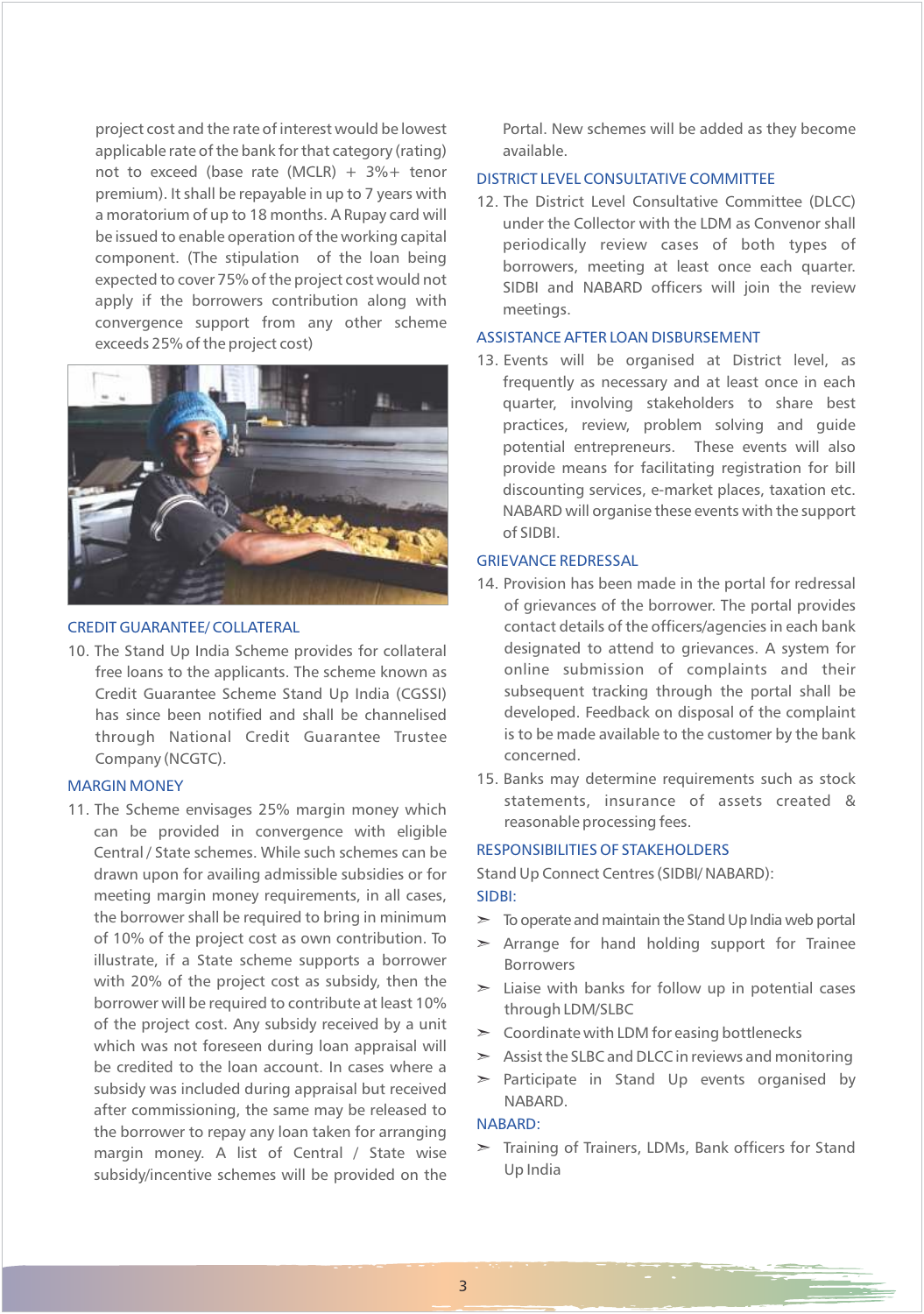- $\geq$  Arrange for hand holding support for trainee borrowers  $\geq$
- 
- $\geq$ Coordinate with LDM for easing bottlenecks



- 
- ► Organise events, as frequently as necessary and at a short set of questions

### LDMs:

- $\triangleright$  Monitor progress of cases
- Serve as contact point for SIDBI/NABARD for easing bottlenecks.
- > Sensitise bankers on potential borrowers.
- $\geq$  Follow up with concerned regional/zonal office of the respective bank to ensure timely processing/ sanction of loans as per time frame specified in Code of Bank's Commitment to Micro and Small Enterprises.
- ã Ensure that borrower's requirement of handholding support is satisfied to the extent possible.
- $\geq$  Convene DLCC meetings in the specified periodicity.
- organised by NABARD. **practices**, problem solving etc.

#### DLCC:

- $\triangleright$  DLCC under the Collector to review progress  $\triangleright$  Make repayments in due time. periodically
- ã Grievance redressal at district level
- $\geq$  Assist in resolving issues, if any, relating to public utility services and work space for potential borrowers

# BANK BRANCHES:

- $\geq$  Help potential borrowers in accessing the portal
- > Process loan applications received online or in person
- > Liaise with banks for follow up in potential cases code of Bank's Commitment to SME borrower  $\geq$  Process loans within the timeframe as stipulated in through the LDM (Application for loan upto Rs.5 lakh within 2 weeks, in 6 weeks, from the date of receipt of application provided the application is complete in all respects and is accompanied by documents required) between ₹5 - 25 lakh in 3 weeks, above ₹25 lakh
	- $\geq$  In case of rejection, reason to be made known to borrower as stipulated in the Code of Bank's Commitment to Customers.
	- $\geq$  Grievance redressal at the bank level should be done in 15 days at the bank level as per Code of Bank's Commitment to Customers.
	- $\geq$  Banks to put in place an internal mechanism for monitoring of scheme performance.

# BORROWERS:

- $\triangleright$  Assist the SLBC and DLCC in reviews and monitoring  $\triangleright$  Access the portal or visit a bank branch and answer
	- least once in each quarter, for experience sharing  $\geq$  If categorised as a Trainee Borrower, then go etc. amongst stakeholders. through the sequence of handholding support, as applicable
	- Monitor progress of cases **and the control of the control of the control of the control of the control of the control of the control of the control of the control of the control of the control of the control of the control** required by the bank branch



- $\triangleright$  Participate in quarterly events with stakeholders  $\triangleright$  Attend quarterly events on experience sharing, best
	- $\geq$ Set up and run the unit with due diligence.
	-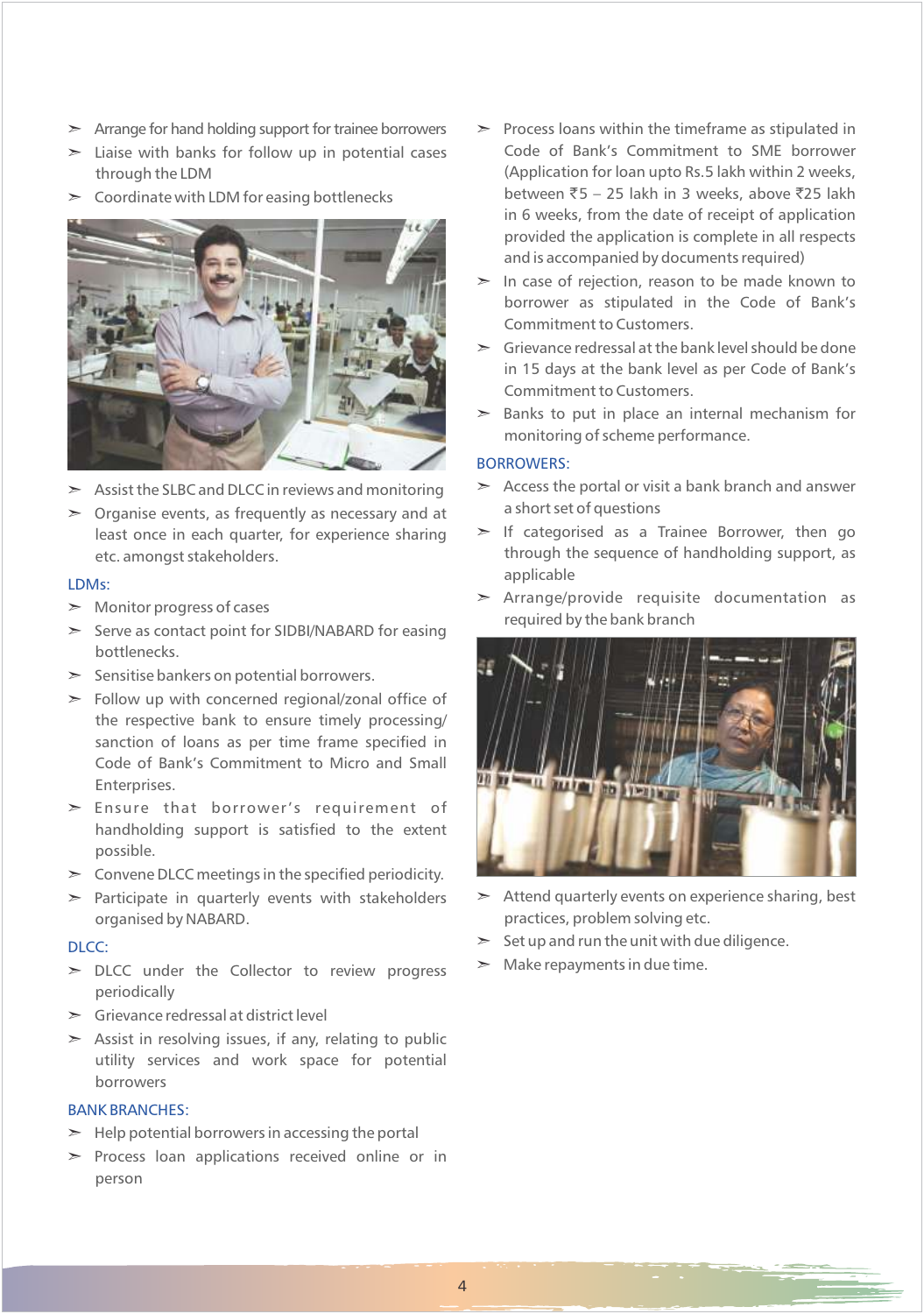

**Department of Financial Services**<br> **Ministry of Finance,** Government of India<br>
www.financialservices.gov.in • www.mygov.nic.in



**SIDBI** ्<br>भारतीय लघु उद्योग विकास बैंक<br>SMALL INDUSTRIES DEVELOPMENT BANK OF INDIA

**Indian Banks' Association**